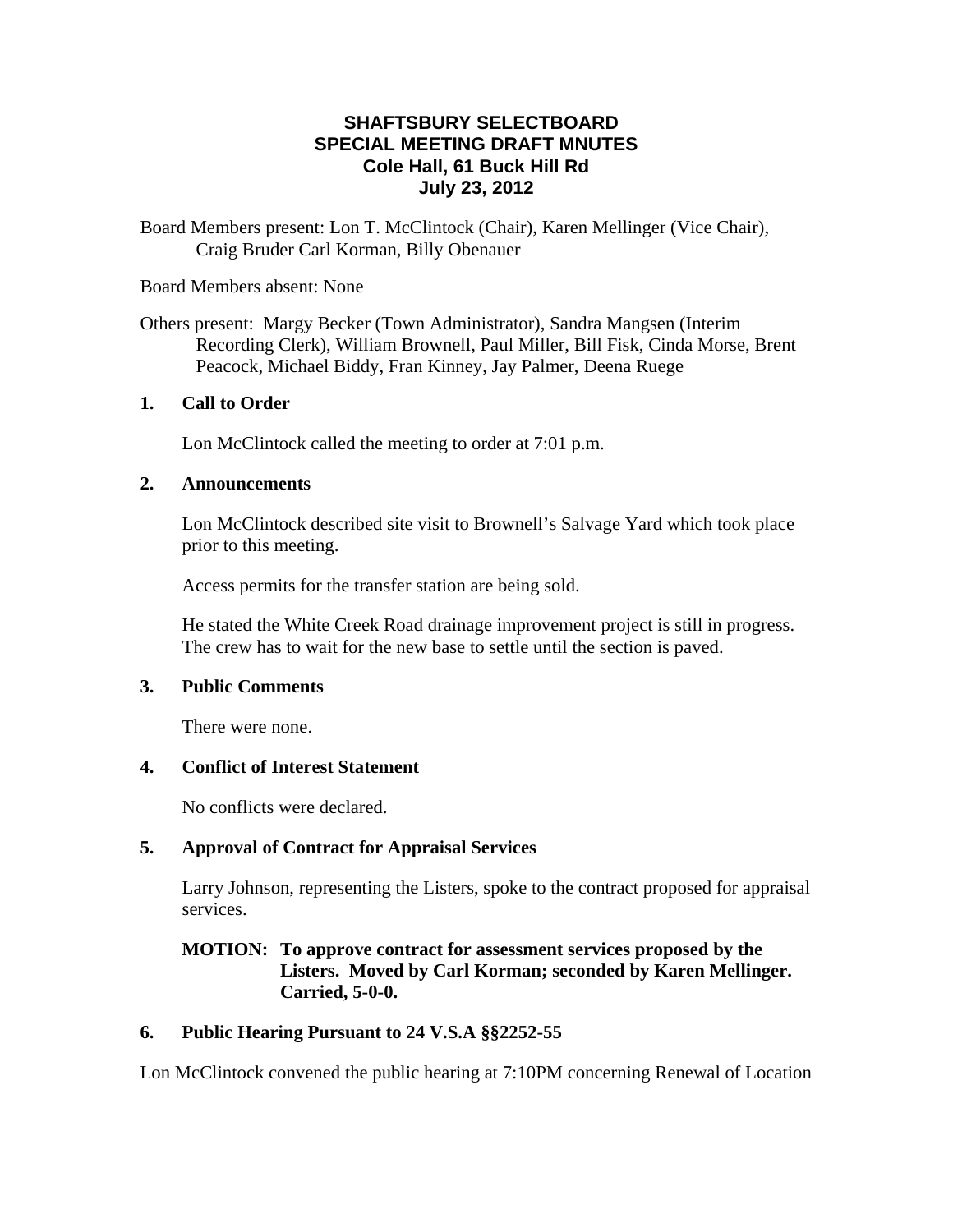Approval for Brownell's Salvage Yard located at 1818 White Creek Road. He then explained the new state regulations concerning salvage yards and the procedure for this public hearing.

The public will be invited to address two issues:

- a) approval of location of the salvage yard, and
- b) whether or not any performance standards should be placed on its operation.

### **Questions from the Board:**

Lon McClintock asked Mr. Brownell to describe the business. William Brownell (the owner of the property, along with his wife Loretta) described the operation of the yard and recent improvements (drainage ditch, run-off surveys, location of monitoring units which monitor possible ground water contaminants), and landscaping to screen the salvage operation from the view of neighbors or the roadway. He noted, and Lon McClintock confirmed, that the commercial operation was in place on the property before any zoning regulations existed. It appears the property is located in the rural residential 40 zone.

Paul Miller, a consulting hydrologist who has worked at the site, supplemented Mr. Brownell's comments, in particular with respect to the control of run-off and drainage. Ditches have been constructed to prevent water shedding onto the site. The runoff is directed around the salvage yard site to a culvert on White Creek Road approximately 300 feet from the site. 3 monitoring wells on the site are sampled for, at minimum, VOC's (volatile organics, including chlorinated solvents), semi-VOC's, total petroleum hydrocarbons (TPH), glycols, and metals. 1 drinking water well is on site, which is 500 ft bedrock well.

Mr. Miller reported freon is drained from vehicle air conditioners and sent to a reclaimer. Mercury switches are collected and managed per state regulations. TCE is used for parts cleaning.

Mr. Brownell stated the garage had been rebuilt 4 years ago (and permitted by the DRB in 2008).

Lon McClintock inquired about the fencing, which was put in pace two years ago as directed by the state.

Mr. Brownell responded to Carl Korman's question about trees that were planted and were to be maintained after a previous judgment (2009), some of which have since died. He stated that he tried to save the trees that were dying by putting peat moss around the bases. Carl Korman stated, and Mr. Brownell agreed, that the trees were meant to screen the fence from the highway.

According to Mr. Brownell, the Select Board permitted him to store cars in the area just behind the fence after the last hearing he attended (decision June 25, 2007).

Lon McClintock asked William Brownell to provide a copy of a directive from the state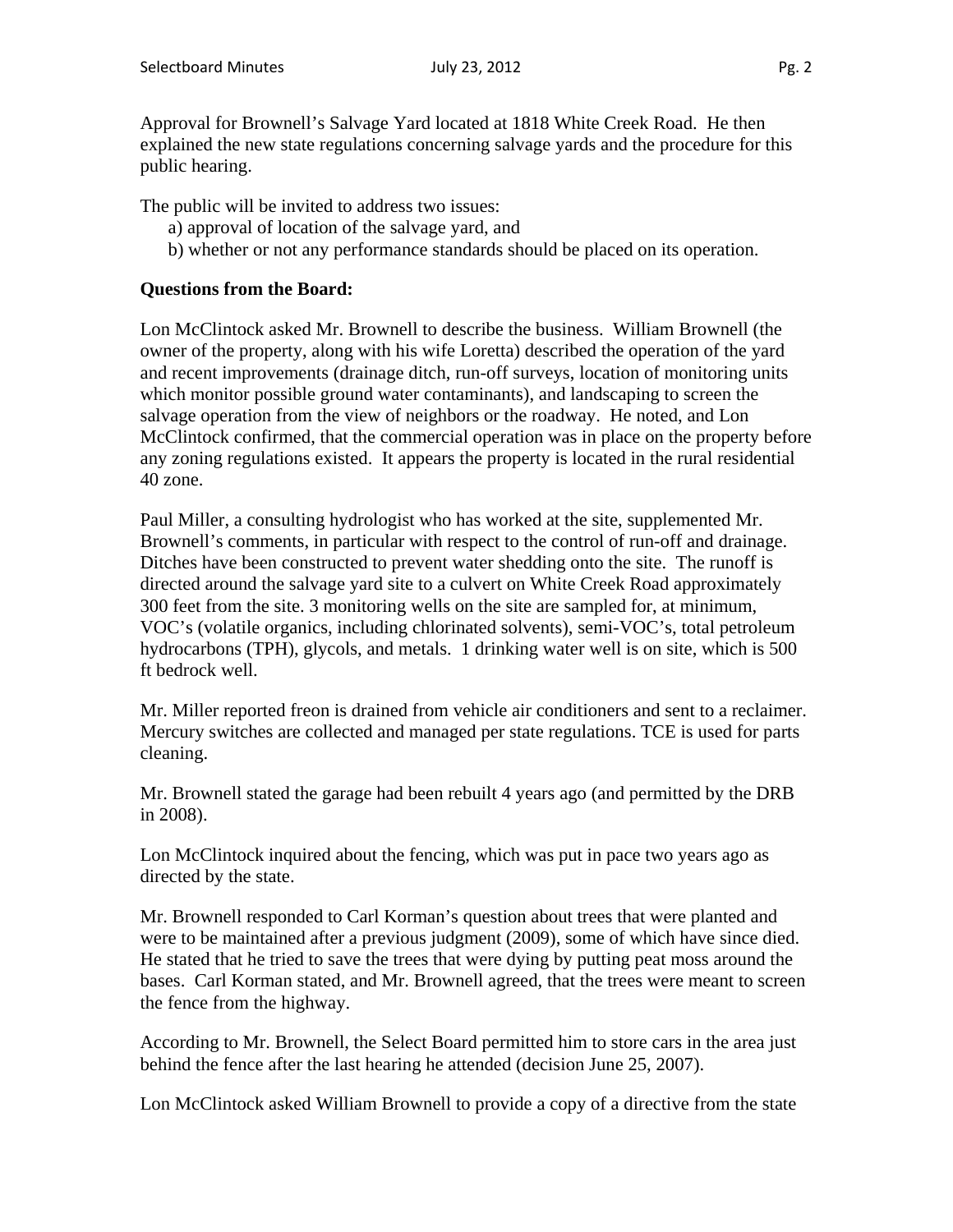re the planting of trees.

In response to Lon McClintock's question about traffic volume, Mr.Brownell stated that the average was thirty-five to forty-five vehicles per week, over the year. Business is slower than it was ten years ago (response to question from Craig Bruder), and is heavier in the summer than in the winter.

Carl Korman asked about the process of handling arriving vehicles. Mr. Brownell indicated that once the vehicle is classified as useful salvage or a unit to be crushed, it is inspected for leaks and drained if necessary. If vehicles are deemed usable, Mr. Brownell stated that it would be inappropriate to drain them, since the systems would then deteriorate.

Billy Obenauer asked about evidence of smoking on the lot, despite "no smoking" signs. That topic was addressed several more times during the hearing.

According to Paul Miller, the soil would need to be tested yearly. It was last cleaned in 2009.

Carl Korman asked about previous violations (2009) with respect to fencing and oil and antifreeze found on the ground. Mr. Miller and Mr. Brownell asserted that all of the violations have been addressed.

Karen Mellinger asked about number of wells. Paul Miller replied that he received permission from the state to continue with the three existing wells rather than increasing their number to four. Mr. Miller went on to describe the monitoring procedures. He is a state-approved hydrologist, who lives the closest to the Brownell operation, among those whose names were provided to the Brownell's. He reported that here is no formal licensing for hydrologists, but the state maintains an approved list and provides feedback on his reports. He is obliged to report any violations he sees, but asserted that he has seen none since 2009 (when he began working at the site) at the Brownell property. He inspects every month, following state guidelines with respect to Universal Waste Management." Paul Miller will send the board copies of his report(s) re Brownell.

Carl Korman asked Paul Miller if he is confident that the processes in place at Brownell are not likely to lead to problems of contamination of the groundwater. Carl asked if Paul thinks there are any other questions the Selectboard should be asking with respect to the main issues of groundwater contamination and the appearance of the site. Paul Miller is confident that the processes in place are appropriate and effective and suggested no other questions to be posed by the Board.

Billy Obenauer asked about broken glass that he noticed across the road during the site visit. Bill Brownell responded that he did not know the origin of the glass.

Billy Obenauer asked about the size of trucks delivering cars to the lot. Mr. Brownell responded that there may be large ones (forty feet) arriving every two or three days. There being no turn-around space, the trucks normally back in to the property, a process that is supervised.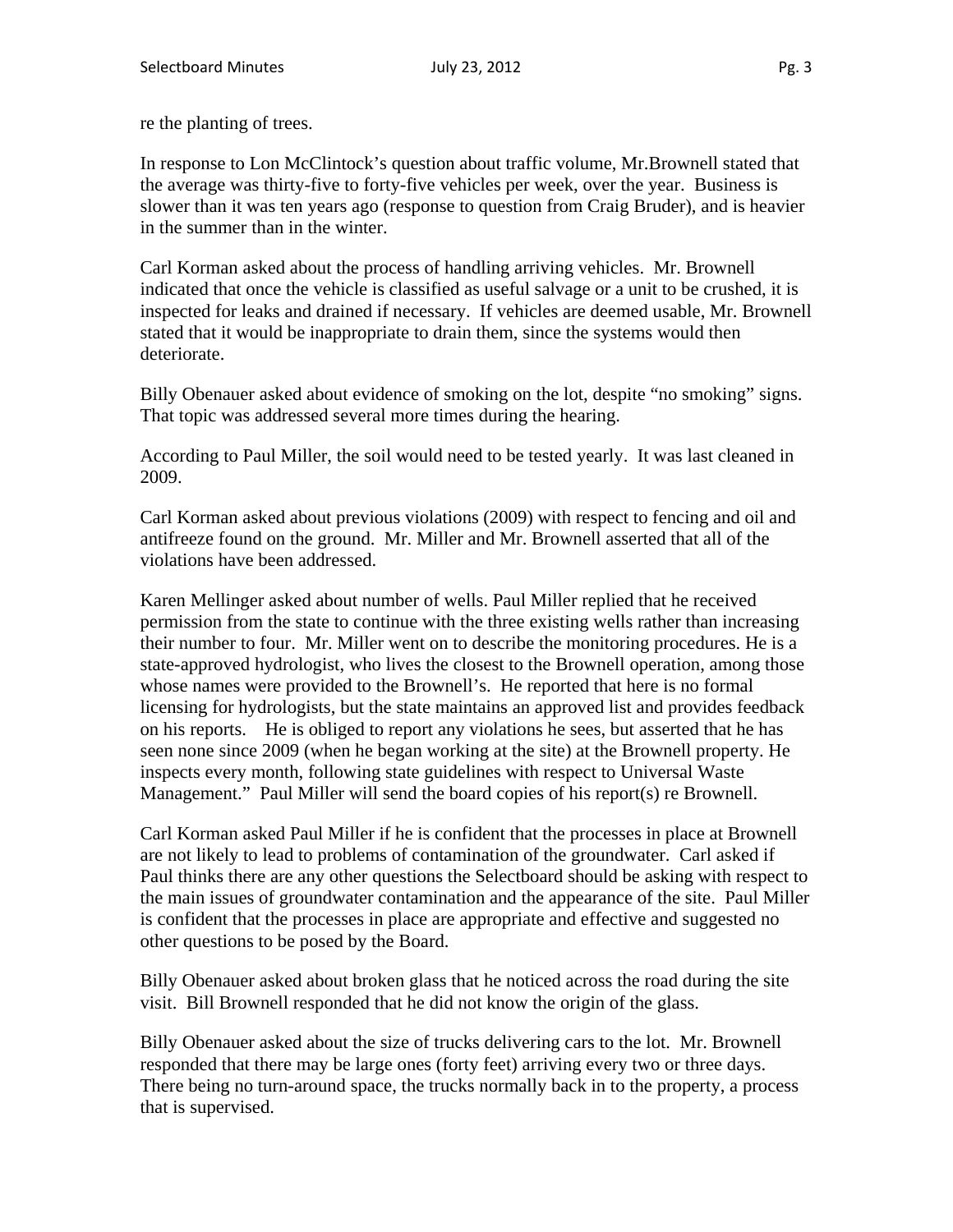The "trap" was discussed at some length; Paul and Bill Brownell responded to the questions posed. Its function is to collect any debris that may accumulate, and it is cleared of that material every few weeks. If the sand should lose its ability to filter, it would be replaced and disposed of according to state requirements.

Mr. Brownell reported that he does not deal with propane tanks or air conditioners; Freon from car air conditioners is removed by a machine that extracts it safely.

### **Questions from the public:**

Lon McClintock explained that he would transmit the questions from the public to appropriate individuals.

Cinda Morse inquired about the need to report evidence of smoking near flammable material. Paul Miller responded that he has not noticed that evidence, but doesn't believe he would be required to report any such evidence.

Bill Fisk inquired about water flowing along the road in the front yard drainage ditch. He noted that there is a sheen on the surface and asked what it might be. It is noticeable after heavy rain from time to time. Paul Miller responded that it could be from natural sources.

Cinda Morse commented that after a heavy rain, especially during a wet spring, both ends of the drainage ditch run orange and carry a sheen near both culverts

Bill Fisk inquired about training he believes is required for operators of salvage yards. Bill Brownell responded that he has not taken any special new training, but believes that the relevant law is new. He is waiting to see what is required. Lon McClintock clarified that the regulations are not yet quite in place, but are referred to in the letter the Selectboard received from the state. Paul Miller has in fact gone through the Universal Waste Management Plan with Mr. Brownell and his employees.

### **Public Comments**

Brent Peacock reported that he has worked on projects for the Brownell's and believes the operation to be well controlled.

Cinda Morse stated that the area is residential, and that an adjacent property that is now part of Brownell's operation, had had a well with contaminated water, which had not been used for some years. She further remarked that Mr. Brownell has not been proactive in terms of caring for the environment, having taken corrective measures only after neighbors had launched lawsuits. She lives next door to the salvage yard, and hopes that Mr. Brownell will be sensitive to neighbors' concerns. She wants monitoring by the town and stringent performance requirements. Lon McClintock asked her about noise problems; she reported not have been disturbed by noise from the business. Lon asked if there is anything the Selectboard should be requiring, given that the town is permitted to impose performance conditions on the business at that site. For instance, the number of cars on the site at any given time could be limited.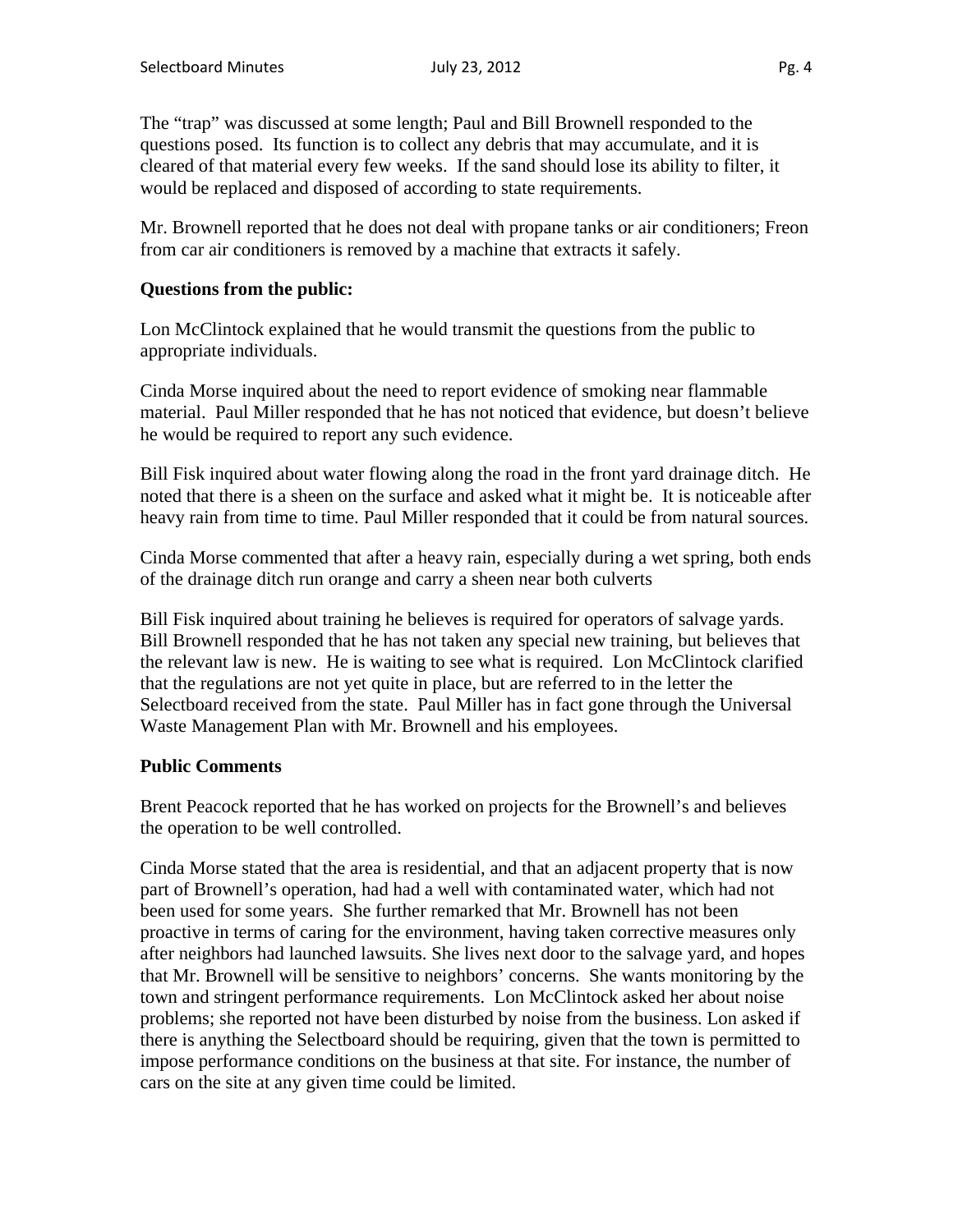Carl Korman cited VT statute 24 V.S.A. Chapter 61, which was the statute invoked with respect to the 2009 violation. Paul Miller confirmed that the statute cited is the correct one and reported that the Brownell's have addressed all of the items required with respect to the violations that were cited.

Lon McClintock explained that after this required Public Hearing, the Selectboard can approve the business at the location according to a law passed in 2009. If the permit is granted for 5 years, the next renewal may be granted without a public hearing, so that the public is assured of only this opportunity to question and comment.

Bill Fisk recommended approval of the application, conditional on annual environmental testing for possible contaminants, with the subsequent reports to be made available to the public.

Lon McClintock read a written comment from Rob Steuer. His concerns include traffic hazards, fires as environmental hazard, and the appearance of the property, calling it an "absolute eyesore not in keeping with the neighborhood." He noted that the salvage operation may have impact on the environment, and requested that environmental impact studies be conducted. With respect to the letter's assertion that "two or three" fires had occurred, Mr. Brownell reported that there had been only one large fire.

Lon McClintock read a comment from Rolf Sternberg, who noted that the screen in place was "makeshift," and that cars were in fact visible from visible from the road. He also complained that juniper bushes meant to screen the salvage yard from his own property had died. There was some discussion of these trees or bushes, in an attempt to determine exactly where they were located.

A member of the public explained which trees were destroyed in the fire (those near the garage).

Michael Biddy noted that all of the residents of the area had purchased property on what had been farmland, knowing that there was a junkyard nearby. He asserted that it would be a "cruel use of the SB's power," to prevent the business from continuing, noting that the Brownell's are a hard-working family. Lon McClintock asked about the need for performance standards. Michael Biddy responded that Brownell should be required to meet state standards, and saw no need to go any further than that.

Fran Kinney remarked that the SB should approve the application and that Brownell should conform to state requirements.

Craig Bruder asked about the current garage location and footprint, which was replaced after the fire. Brent Peacock responded that the building occupies precisely the same footprint, but the roof is a bit higher and it is constructed on a new foundation.

There being no further comments from the public or the SB members, Lon McClintock closed the public hearing at 9:05 p.m.

# **7. Application for renewal of Approval of Salvage Yard Location**